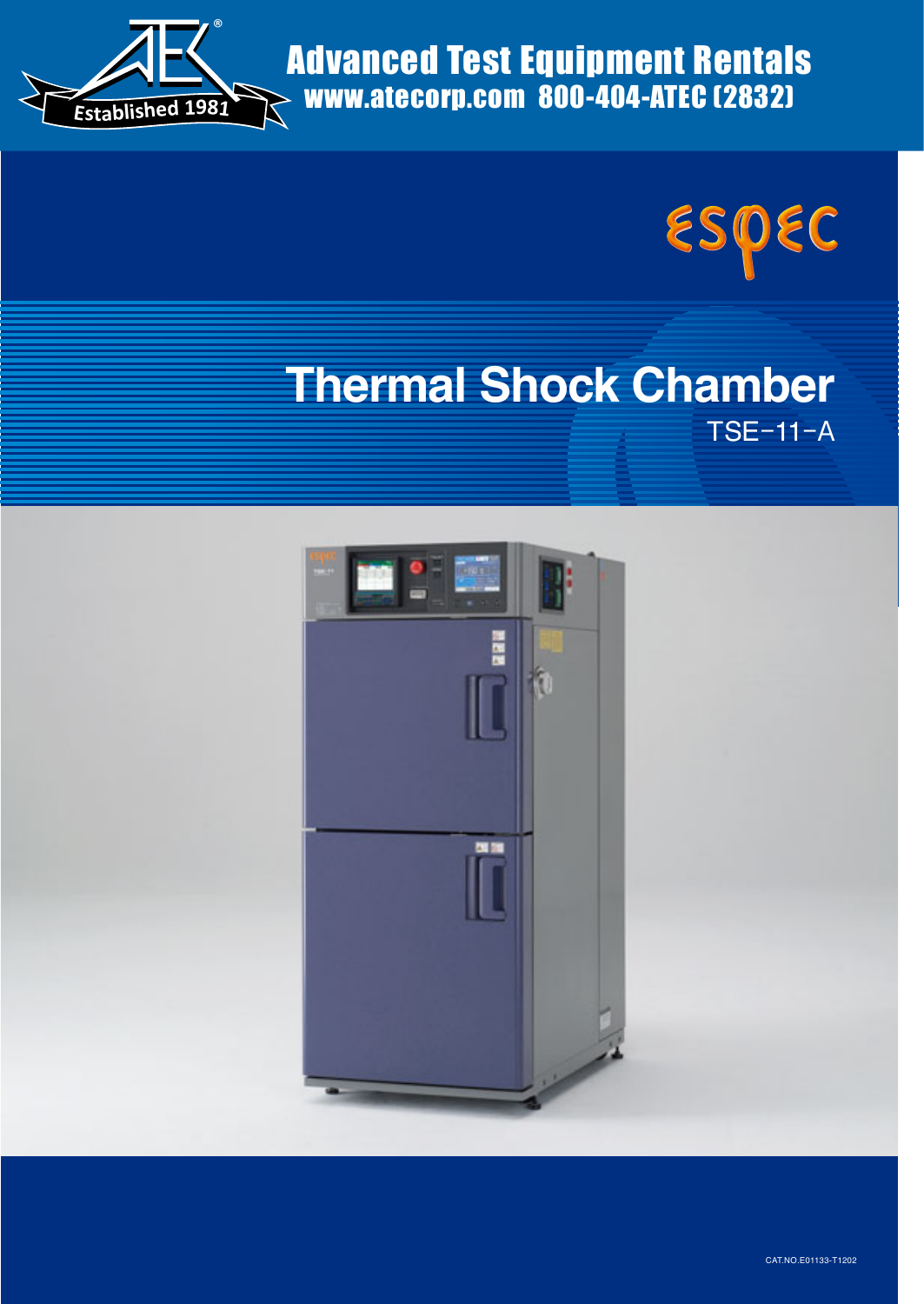# **ESPEC offers a compact, but highly performant thermal shock chamber ideal for the requirements of test standards with small and low-volume specimen.**

Equipped with superior temperature recovery performance capable of answering the requirements of severe test specifications, this thermal shock model offers a wide test area in a compact, slim design.

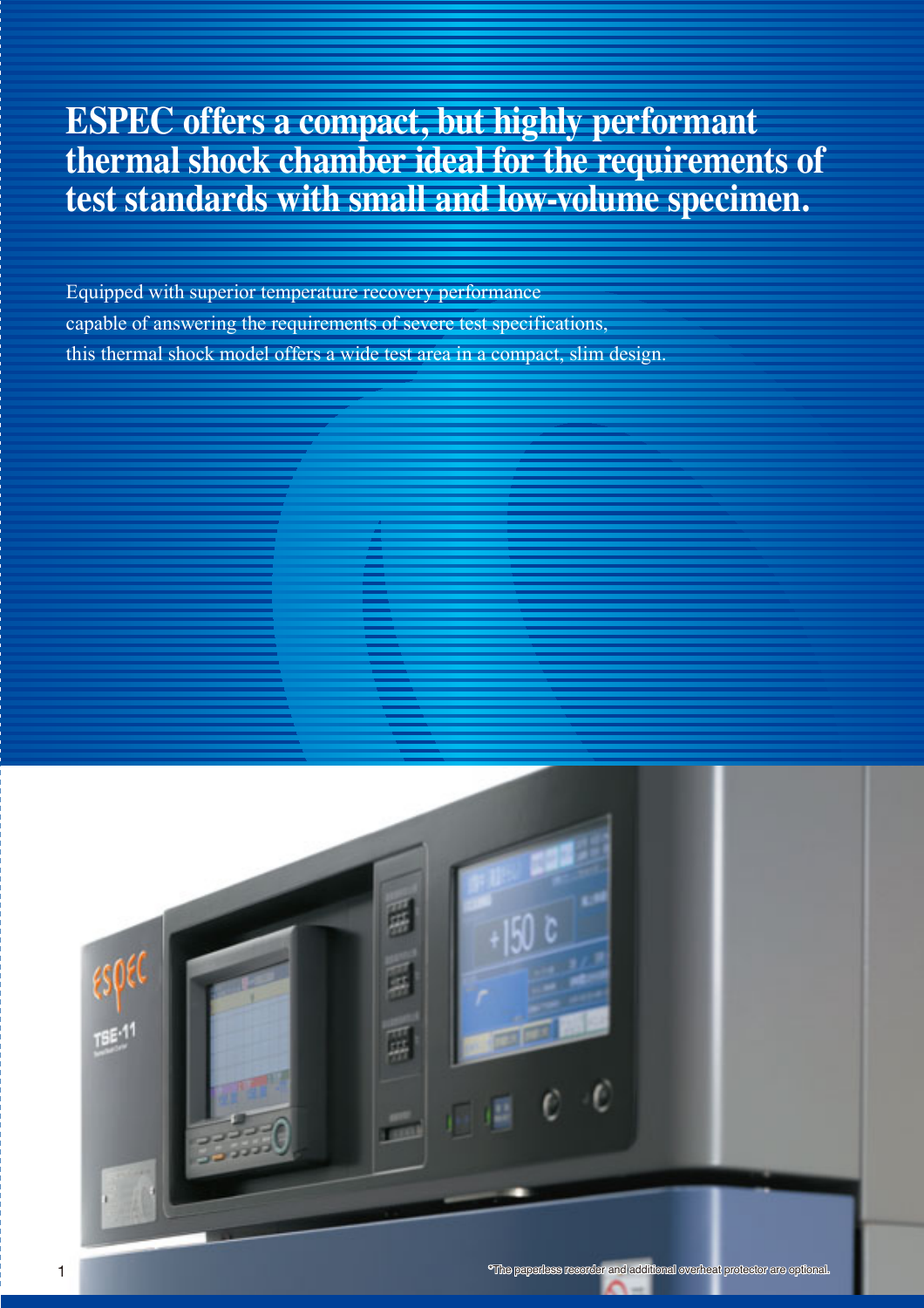## **Characteristics**

## **A high performance compact package to meet severe test requirements.**

## **A temperature recovery time of less than 5 minutes is achieved in 2 zones (**+**150**℃ **and** -**65**℃**) without auxiliary cooling**

By realizing a temperature recovery time of less than 5 minutes for the upstream air in the 2 zones (+150°C and  $-65^{\circ}$ C), we have achieved performance equivalent to that of a large thermal shock chamber without having to use auxiliary cooling by means of liquid carbon dioxide, which was required in previous compact thermal shock chamber.

## **Complies with MIL-STD-883H and other test standards**

This compact thermal shock chamber satisfies the temperature cycle test requirements of MIL-STD-883H and other test standard (see page 5).

## **Smooth specimen transfer**

The "soft-move mode" is used to reduce vibration shock when specimens are moving between the hot and cold chambers.

## **Uniform temperature distribution across specimens**

High temperature uniformity performance ensures consistent stress on specimens.



High-temperature exposure Low-temperature exposure

## ● **Examples of temperature uniformity**

#### ● **Test conditions**

High temperature exposure  $+ 150^{\circ}$ C 30 min. Low temperature exposure  $-65^{\circ}$ C 30 min. Specimen Plastic molded IC 2kg ●**Temperature uniformity measurement method**

Thermocouples were embedded in 10 plastic molded ICs (16 pin DIPs), which were then placed on two levels in each of the corners and in the center of a specimen basket.

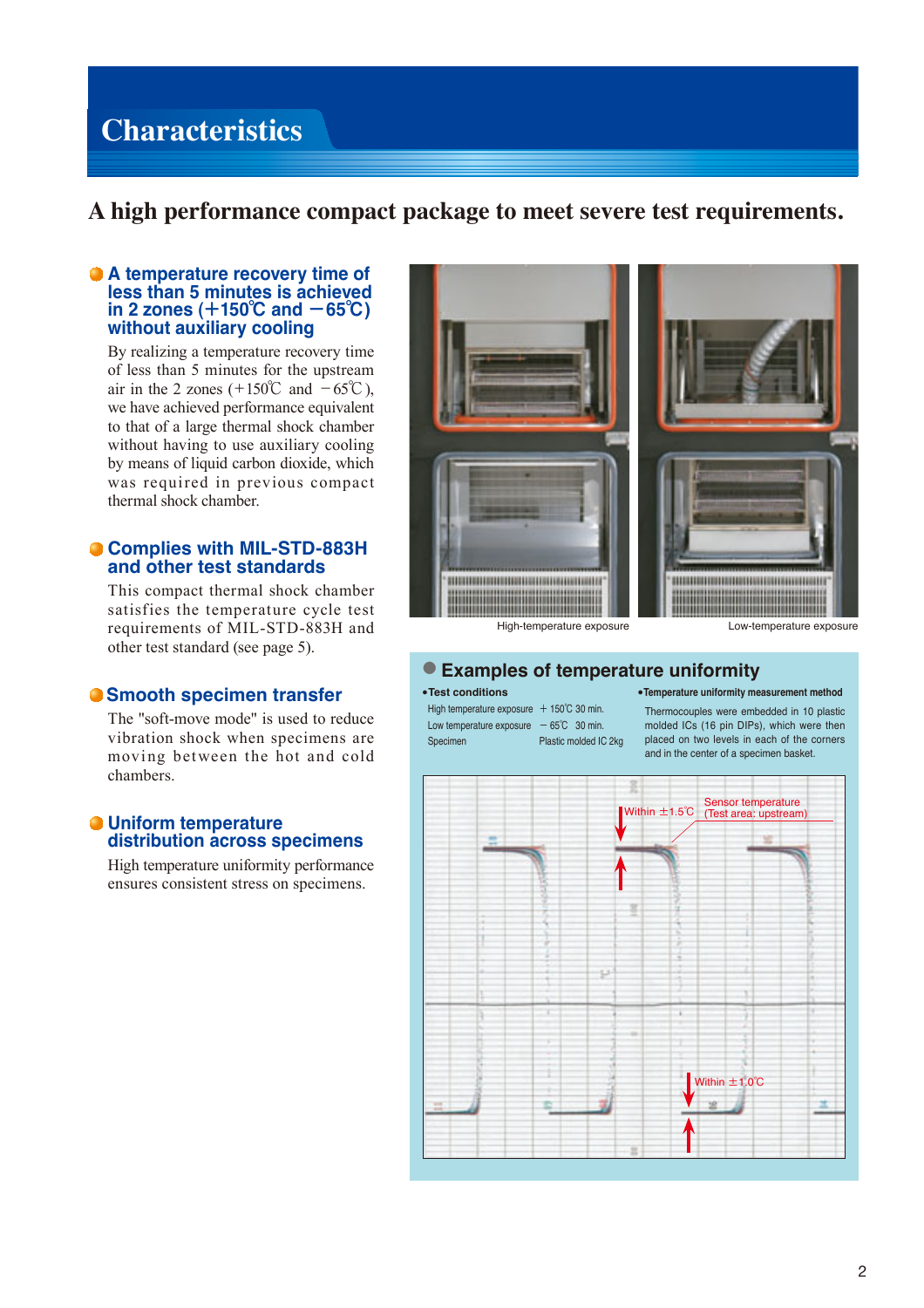## **Characteristics**



Control panel

## **Controller**

| Setting                       | Interactive key input by touch panel                                                                                                                                                                                                                                          |                                                                                                                                                                                                                                                      |  |  |
|-------------------------------|-------------------------------------------------------------------------------------------------------------------------------------------------------------------------------------------------------------------------------------------------------------------------------|------------------------------------------------------------------------------------------------------------------------------------------------------------------------------------------------------------------------------------------------------|--|--|
| Display                       | <b>TFT Color LCD</b>                                                                                                                                                                                                                                                          |                                                                                                                                                                                                                                                      |  |  |
| <b>Test patterns</b>          | RAM (selected entry): a maximum of 40 patterns can be entered<br>ROM (built-in): contains 10 test standard patterns                                                                                                                                                           |                                                                                                                                                                                                                                                      |  |  |
| <b>Auxiliary</b><br>functions | $\cdot$ Timer preset<br>· Test continuity selection<br>· Overheat/ Overcool protection<br>· Upstream/ downstream sensor selection<br>· Stable time control<br>· Quick exposure control<br>· Power recovery mode<br>· Automatic defrost<br>· Temperature recovery time setting | · Program memory<br>· Automatic power shut-off<br>· Programmed time display<br>$\cdot$ Test suspension<br>· Test completion mode selection<br>$\cdot$ Trend graph<br>· Alarm history display<br>· Sensor calibration<br>$\cdot$ RS-485 communication |  |  |





#### Cable port (50mm, shown with cap installed)

## **Color LCD interactive touch-screen system**

Operation and settings simplified by the use of a touch-screen LCD display (instructions displayed on-screen). At-aglance confirmation of test patterns, test area temperatures, temperature cycles, upstream / downstream control, and trend graphs display.

## **Large 10.9-liter-capacity test area**

Features a 10.9-liter test area, twice that of our previous model. The volume that can be processed is greatly increased, and a  $210 \times 297$ mm printed circuit board can be tested in the horizontal position.

## **Test area anti-drop mechanism**

A braking system fitted to the drive mechanism prevents specimens from falling into the test area when the chamber stops operation.

Other protection mechanisms are equipped to ensure that the specimen does not fall.

## **Easy wiring access**

A cable port is provided on the right side to allow easy wiring of specimens for measurement during high and lowtemperature cycle tests.

## **Comprehensive safety system**

A dual safety system automatically stops the test area drive mechanism if the door is left open, and automatically locks the door when the test area is in motion.

## **Equipped with casters for mobility**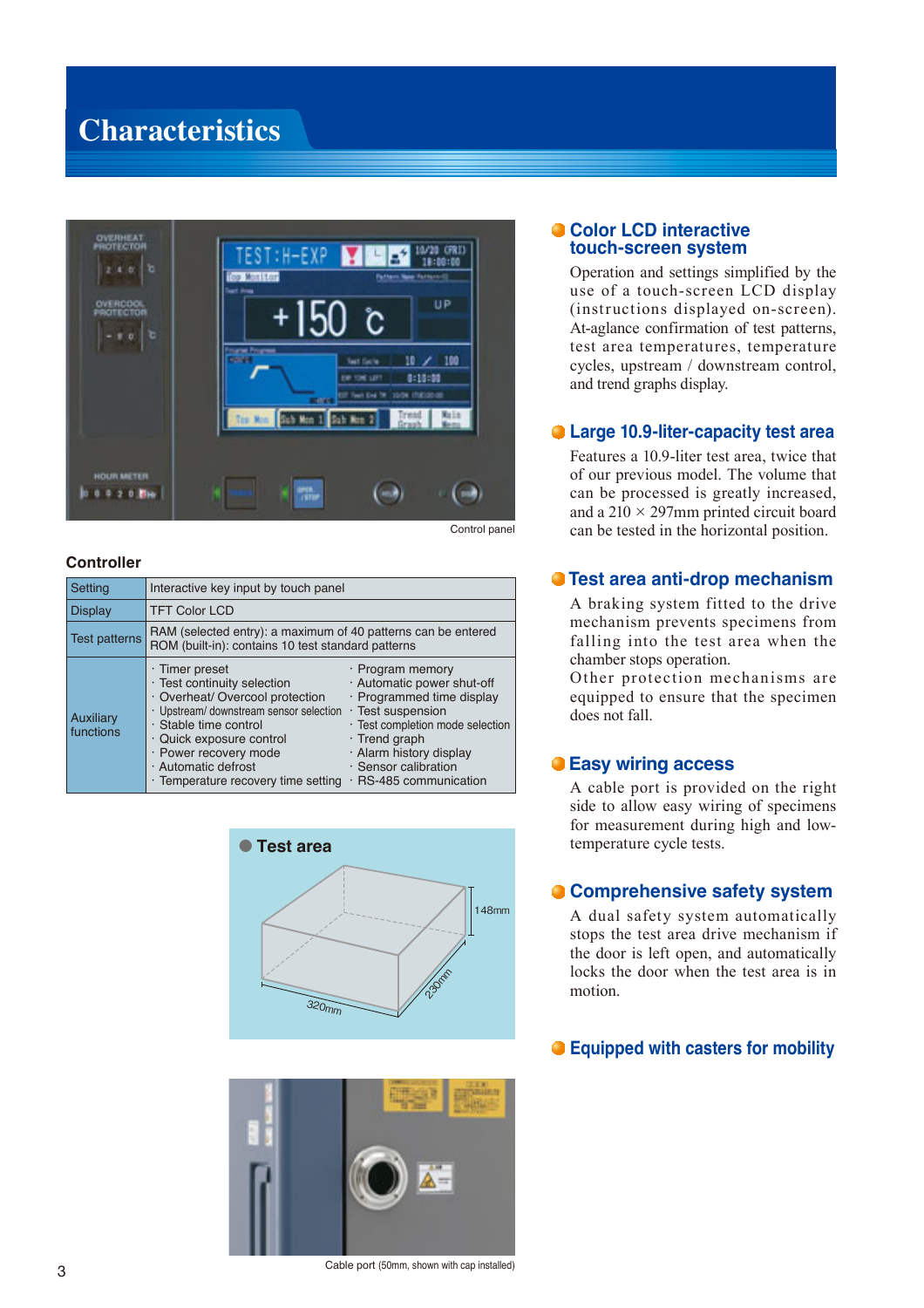## **Characteristics**

## **A whole range of environmentally-friendly features**

## **• Reduced power consumption**

Reduced power consumption is an important issue for our customers. This compact thermal shock chamber employs number of measures such as the use of electronic expansion valve to regulate the refrigeration capacity control. Specifically aimed at energy savings.

## **Minimum footprint**

Its slim design requires only 2.88m2 installation space  $(31 \text{ ft}^2)$ . Ideal for narrow spaces in labs or factories.

## **Material labeling for easy recycling**

Plastic molded components are labeled and easily detachable to make recycling easier for future disposal of the equipment.

## **Paperless recorder (option)**

Built-in paperless recorders is available to record temperatures from various sources, such as test area temperature. Recording is possible on Compact Flash Card or via USB port.







Paperless recorder (optional)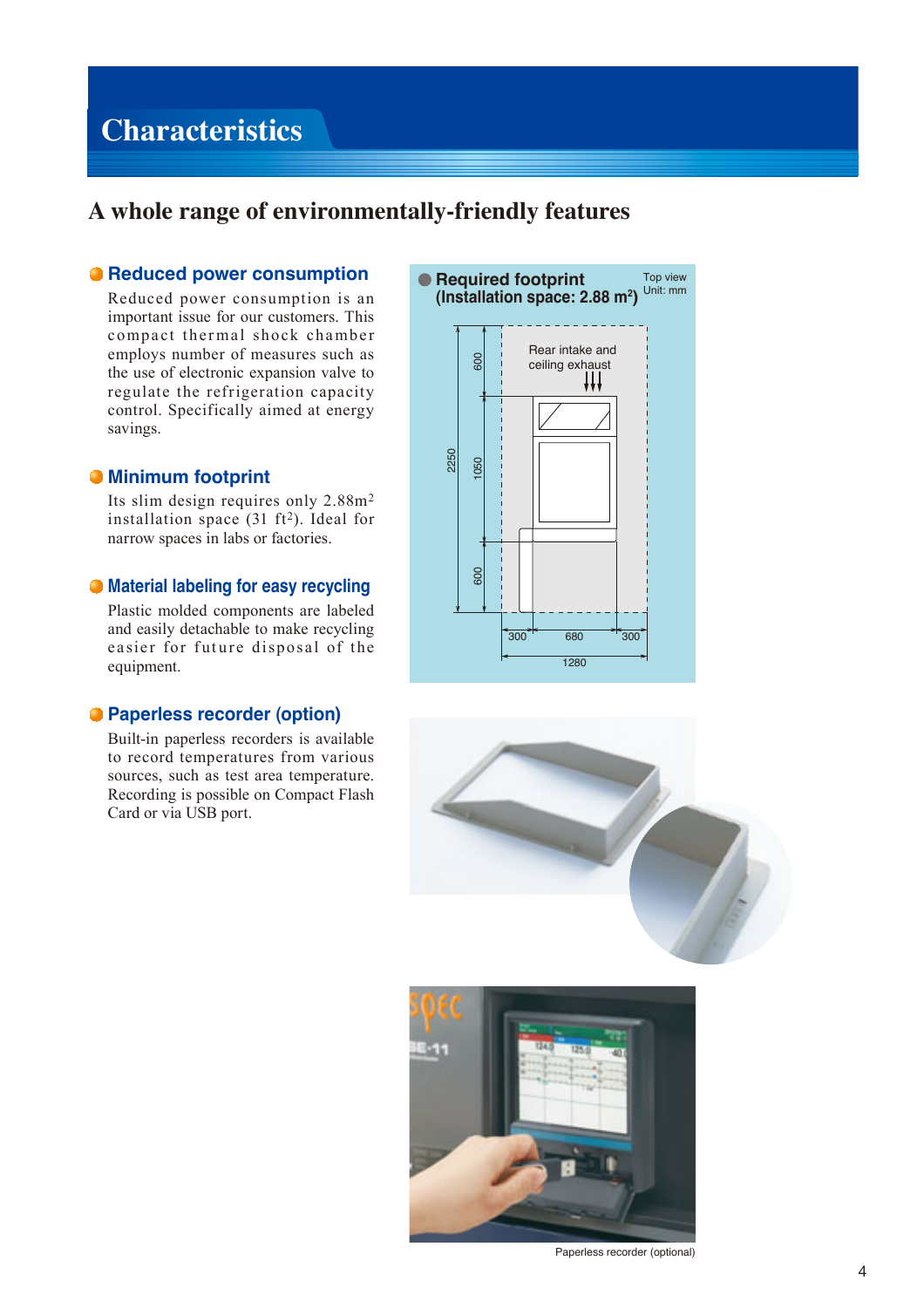## **TEST STANDARD (TSE-11-A compliant)**

| <b>Test standard</b>                  |                | <b>Exposure temperature</b>                                                                                                                                                                                                        |                  |                                                                                                                                                                                                                                                                                | <b>Exposure time</b>                                                                                                     |                                          | Temp.                                                         | <b>Number of</b>             | <b>Test starting</b> |
|---------------------------------------|----------------|------------------------------------------------------------------------------------------------------------------------------------------------------------------------------------------------------------------------------------|------------------|--------------------------------------------------------------------------------------------------------------------------------------------------------------------------------------------------------------------------------------------------------------------------------|--------------------------------------------------------------------------------------------------------------------------|------------------------------------------|---------------------------------------------------------------|------------------------------|----------------------|
|                                       |                | High temp.                                                                                                                                                                                                                         | Ambient temp.*   | Low temp.                                                                                                                                                                                                                                                                      | High/ low temp.                                                                                                          | Ambient temp.*                           | recovery time                                                 | cycles                       | point                |
|                                       | $\mathsf{A}$   | $+ 85^{\circ}C + 10^{\circ}C$                                                                                                                                                                                                      |                  | $-55^{\circ}$ C $-10^{\circ}$                                                                                                                                                                                                                                                  | more than<br>10 min.                                                                                                     |                                          | Specimen<br>temp within<br>$15$ min.<br>at worst<br>condition | <b>Minimum</b><br>10 cycles  | Low or high<br>temp. |
|                                       |                | $B$ + 125°C + 15                                                                                                                                                                                                                   |                  |                                                                                                                                                                                                                                                                                |                                                                                                                          |                                          |                                                               |                              |                      |
| MIL-STD-883H<br>(Method No.<br>1010.8 |                | $C + 150^{\circ}C + 15$                                                                                                                                                                                                            |                  | $-65^{\circ}C_{-10}^{0}$                                                                                                                                                                                                                                                       |                                                                                                                          |                                          |                                                               |                              |                      |
|                                       | D.             | + 200°C $+15$                                                                                                                                                                                                                      |                  |                                                                                                                                                                                                                                                                                |                                                                                                                          |                                          |                                                               |                              |                      |
|                                       |                | $F$ + 175°C + 15                                                                                                                                                                                                                   |                  |                                                                                                                                                                                                                                                                                |                                                                                                                          |                                          |                                                               |                              |                      |
| IEC 60068-2-14<br>(JIS C 60068-2-14)  |                | $+ 70^{\circ}$ C $\pm 2$<br>$+ 85^{\circ}C \pm 2$<br>$+100^{\circ}C \pm 2$<br>$+125^{\circ}$ C $\pm 2$<br>$+155^{\circ}C \pm 2$<br>$+175^{\circ}C \pm 2$<br>$+200^{\circ}C \pm 2$                                                  | Ambient<br>temp. | $-5^{\circ}C$<br>±3<br>$-10^{\circ}$ C<br>±3<br>$-25^{\circ}$ C<br>±3<br>$-40^{\circ}$ C<br>±3<br>$-55^{\circ}$ C<br>±3<br>$-65^{\circ}$ C $\pm 3$                                                                                                                             | 3 hours<br>2 hours<br>1 hour<br>$0.5$ hour<br>3 hours<br>if not specified                                                | less than 10 sec.                        | less than 10%<br>of exposure<br>time                          | 5 cycles if not<br>specified | Low temp.            |
| <b>JASO D 001</b>                     | $\mathbf{1}$   | $+ 85^{\circ}$ C                                                                                                                                                                                                                   | Ambient<br>temp. | $-40^{\circ}$ C                                                                                                                                                                                                                                                                | Less than 0.2 kg<br>1 hour $+15$ min.<br>$\Omega$<br>$0.2 - 0.8$ kg                                                      |                                          |                                                               |                              |                      |
|                                       | $\overline{2}$ | $+ 75^{\circ}$ C                                                                                                                                                                                                                   |                  |                                                                                                                                                                                                                                                                                | 2 hours $+15$ min.<br><b>Short</b><br>$\Omega$<br>exposure is<br>$0.8 - 1.5$ kg<br>recommendable<br>$3$ hours $+15$ min. | Upstream of<br>specimen<br>within 5 min. | 6 cycles                                                      | High temp.                   |                      |
|                                       | 3              | $+120^{\circ}$ C                                                                                                                                                                                                                   |                  |                                                                                                                                                                                                                                                                                | $\Omega$<br>More than 1.5 kg<br>4 hours $+15$ min.<br>$\Omega$                                                           |                                          |                                                               |                              |                      |
| <b>EIAJ ED-2531A</b>                  |                | $+ 60^{\circ}C \pm 2$<br>$+ 65^{\circ}C \pm 2$<br>$+ 70^{\circ}C \pm 2$<br>$+ 75^{\circ}C \pm 2$<br>$+80^{\circ}$ C $\pm 2$<br>$+ 85^{\circ}C \pm 2$<br>$+ 90^{\circ}C \pm 2$<br>$+ 95^{\circ}$ C $\pm 2$<br>$+100^{\circ}C \pm 2$ | Ambient<br>temp. | $0^{\circ}C \pm 3$<br>$-5^{\circ}C \pm 3$<br>$-10^{\circ}$ C $\pm 3$<br>$-15^{\circ}C \pm 3$<br>$-20^{\circ}C \pm 3$<br>$-25^{\circ}C \pm 3$<br>$-30^{\circ}$ C $\pm 3$<br>$-35^{\circ}$ C $\pm 3$<br>$-40^{\circ}$ C $\pm 3$<br>$-45^{\circ}$ C $\pm 3$<br>$-50^{\circ}$ C ±3 | 3 hours<br>2 hours<br>1 hour<br>$0.5$ hour<br>3 hours<br>if not specified                                                | less than 10 sec.                        | less than 10%<br>of exposure<br>time                          | 5 or 10 cycles               | Low temp.            |

■ The above specification tests include only those tests applicable to TSE-11-A. For further information, please contact us.

\* Ambient temperature at exposure temperature and exposure time represents the temperature and time when moving from hot chamber to cold chamber.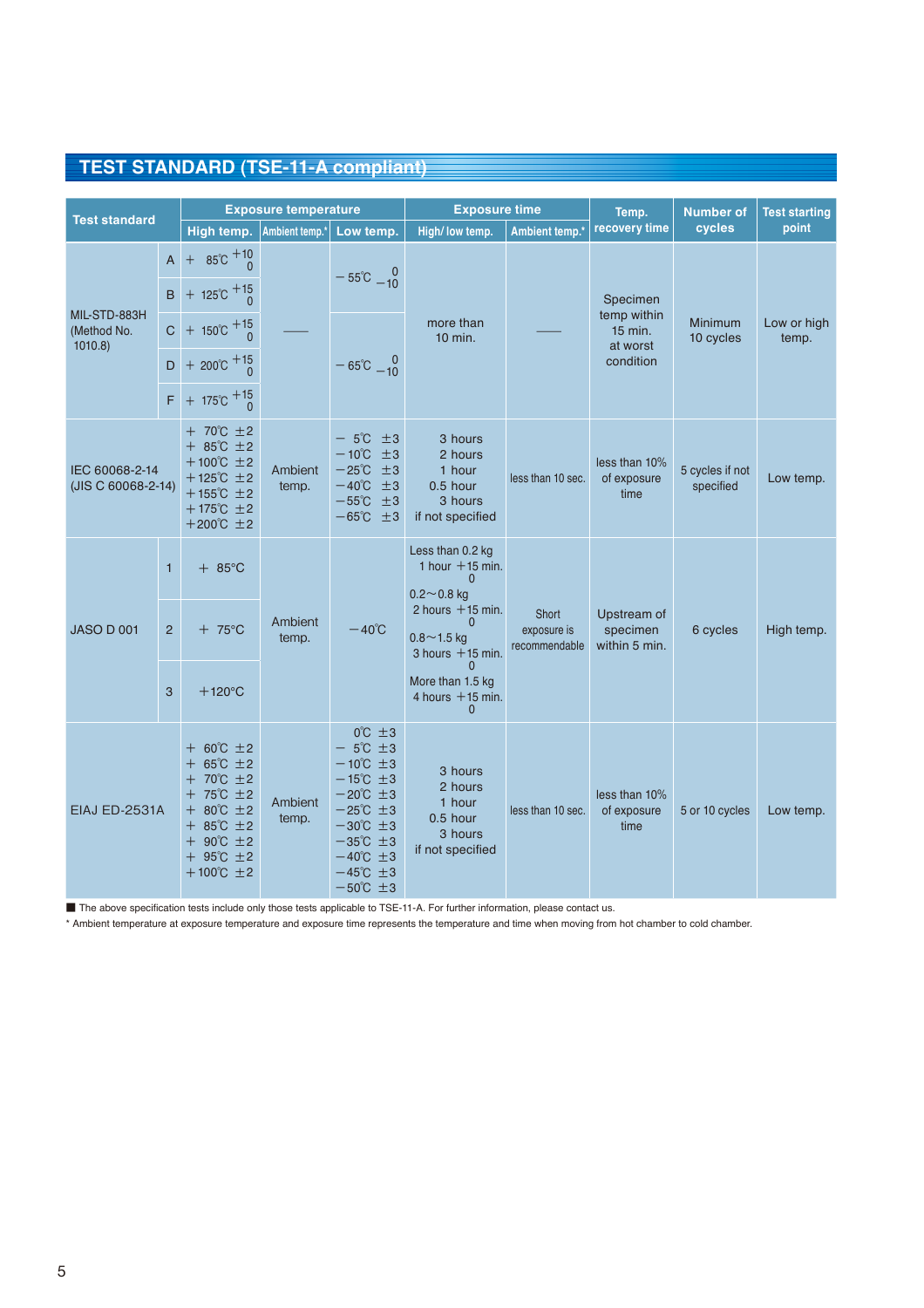## **SPECIFICATIONS**

| <b>Model</b>                                              |                       |                                   | <b>TSE-11-A</b>                                                                                                                                                                                                                          |                                                      |                                   |                                |                                |  |
|-----------------------------------------------------------|-----------------------|-----------------------------------|------------------------------------------------------------------------------------------------------------------------------------------------------------------------------------------------------------------------------------------|------------------------------------------------------|-----------------------------------|--------------------------------|--------------------------------|--|
| <b>System</b>                                             |                       |                                   |                                                                                                                                                                                                                                          |                                                      |                                   |                                |                                |  |
|                                                           |                       | High temp. exposure range         | 2-zone transition by vertical transfer of specimen                                                                                                                                                                                       |                                                      |                                   |                                |                                |  |
|                                                           | Test area             | Low temp. exposure range          |                                                                                                                                                                                                                                          | $+60$ to $+200^{\circ}$ C (+140 to $+392^{\circ}$ F) |                                   |                                |                                |  |
|                                                           |                       | Temperature fluctuation *2        | $-65$ to 0°C ( $-85$ to $+32$ °F)                                                                                                                                                                                                        |                                                      |                                   |                                |                                |  |
|                                                           |                       |                                   | $\pm 0.5^{\circ}$ C ( $\pm 0.9^{\circ}$ F)                                                                                                                                                                                               |                                                      |                                   |                                |                                |  |
| $\overline{\cdot}$<br>Performance                         | chamber<br>Ей         | Pre-heat upper limit              | $+200^{\circ}C$ (+392 $^{\circ}F$ )                                                                                                                                                                                                      |                                                      |                                   |                                |                                |  |
|                                                           |                       | Temp. heat-up time <sup>*3</sup>  | Ambient temp. to +200°C (+392°F) within 30 min.                                                                                                                                                                                          |                                                      |                                   |                                |                                |  |
|                                                           | chamber<br>Clod       | Pre-cool lower limit              | $-80^{\circ}$ C ( $-112^{\circ}$ F)                                                                                                                                                                                                      |                                                      |                                   |                                |                                |  |
|                                                           |                       | Temp. pull-down time <sup>3</sup> | Ambient temp. to $-80^{\circ}$ C ( $-112^{\circ}$ F) within 90 min.                                                                                                                                                                      |                                                      |                                   |                                |                                |  |
|                                                           | Temp. recovery        | Recovery conditions               | $\cdot$ 2 zones<br>High temperature exposure: $+150^{\circ}$ C ( $+302^{\circ}$ F), 30 min.<br>Low temperature exposure: $-65^{\circ}$ C ( $-85^{\circ}$ F), 30 min.<br>· Sensor position: Upstream<br>Specimen: Plastic molded ICs 2 kg |                                                      |                                   |                                |                                |  |
|                                                           |                       | Temp. recovery time               | within 5 min.                                                                                                                                                                                                                            |                                                      |                                   |                                |                                |  |
|                                                           | <b>Test</b> area      |                                   | Shelf brackets on 2 levels of fixed location                                                                                                                                                                                             |                                                      |                                   |                                |                                |  |
|                                                           | Heater                |                                   | Stripped wire heater                                                                                                                                                                                                                     |                                                      |                                   |                                |                                |  |
|                                                           |                       | System                            | Mechanical cascade refrigeration system                                                                                                                                                                                                  |                                                      |                                   |                                |                                |  |
|                                                           |                       | Compressor                        | Rotary 1.5 kW $\times$ 2                                                                                                                                                                                                                 |                                                      |                                   |                                |                                |  |
| Construction                                              | Refrigeration<br>init | Refrigerant                       | R508A R404A                                                                                                                                                                                                                              |                                                      |                                   |                                |                                |  |
|                                                           |                       | Condenser                         | Air-cooled condenser                                                                                                                                                                                                                     |                                                      |                                   |                                |                                |  |
|                                                           | Cooler                |                                   | Plate fin cooler, cold accumulator                                                                                                                                                                                                       |                                                      |                                   |                                |                                |  |
| Air circulator                                            |                       |                                   | Sirocco fan                                                                                                                                                                                                                              |                                                      |                                   |                                |                                |  |
| Fittings                                                  |                       |                                   | Specimen power supply control terminal, integrating hour meter without reset,<br>time signal (2), cable port 50 mm, (right side), casters with leveling feer (4), power cable                                                            |                                                      |                                   |                                |                                |  |
| Test area load resistance                                 |                       |                                   | 8 kg                                                                                                                                                                                                                                     |                                                      |                                   |                                |                                |  |
| Specimen basket load capacity                             |                       |                                   | 2kg per basket (equally distributed load)                                                                                                                                                                                                |                                                      |                                   |                                |                                |  |
| Inside dimensions $(W \times H \times D)$                 |                       |                                   | $320\times148\times230$ mm (12.6 $\times$ 5.8 $\times$ 9 inch)                                                                                                                                                                           |                                                      |                                   |                                |                                |  |
| Test area capacity                                        |                       |                                   | 10.9L                                                                                                                                                                                                                                    |                                                      |                                   |                                |                                |  |
| Outside dimensions (W × H × D) *4                         |                       |                                   | 680×1625×1050mm (26.8×64×41.3 inch)                                                                                                                                                                                                      |                                                      |                                   |                                |                                |  |
| Weight                                                    |                       |                                   | approximately 390kg                                                                                                                                                                                                                      |                                                      |                                   |                                |                                |  |
| Allowable ambient conditions                              |                       |                                   | 0 to $+40^{\circ}$ C ( $+32$ to $+104^{\circ}$ F)                                                                                                                                                                                        |                                                      |                                   |                                |                                |  |
| Power supply<br>(Voltage fluctuation: rating $\pm 10\%$ ) |                       |                                   | <b>200V AC</b><br>3¢ 3W 50/60Hz                                                                                                                                                                                                          | <b>220V AC</b><br>$3\phi$ 3W 60Hz                    | <b>380V AC</b><br>$3\phi$ 4W 50Hz | 400/415V AC<br>$3\phi$ 4W 50Hz | 400V AC *5<br>3 $\phi$ 4W 50Hz |  |
| Maximum load current                                      |                       |                                   | 26A                                                                                                                                                                                                                                      | 25A                                                  | <b>17A</b>                        | 17A                            | <b>17A</b>                     |  |
| Exhaust heat quantity *6                                  |                       |                                   | 17,585kJ/h                                                                                                                                                                                                                               |                                                      |                                   |                                |                                |  |
| Noise level *7                                            |                       |                                   | 60dB or less                                                                                                                                                                                                                             |                                                      |                                   |                                |                                |  |

\*1 The performance values are under the conditions of a +23℃ ambient temperature, relative humidity of 65%rh, rated voltage, and no specimen. Heat up time and pull down time are those of single-unit operation of each chamber.

\*2 The performance values are based on IEC60068-3-5:2001, JTM K07:2007.

\*3 Temperature heat-up/pull-down time account for performance of each temperature chamber.<br>\*4 Excluding protrusions. \*5 Compliance with CE Marking. \*\*

 $*6$  At ambient temperature  $+23^{\circ}$ C.

\*7 At 1m from front of chamber, 1.2m from floor. (ISO 1996-1:2003 A-weighted sound pressure level) depending on environment



●Do not use specimens which are explosive or inflammable, or which contain such substances. To do so could be hazardous, as this may lead to fire or explosion.

●Do not place corrosive materials in the chamber. If corrosive substances or humidifying water is used, the life of the unit may be significantly shortened.

●Do not place life forms or substances that exceed allowable heat generation.



Be sure to read the user's manual before operation.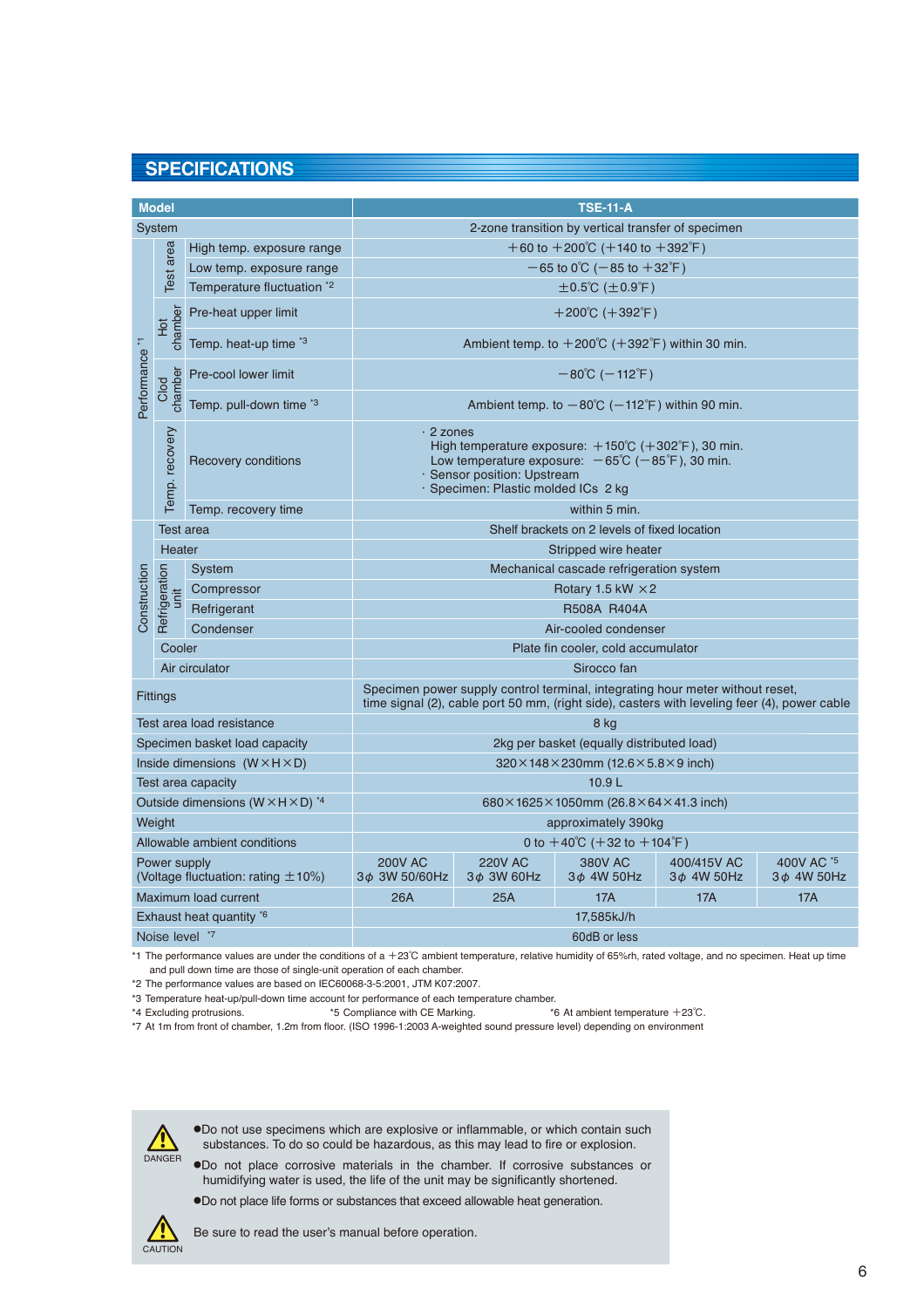## **SAFETY DEVICES**

- Leakage breaker (200, 220, 380, 400/ 415V AC)
- Circuit breaker (400V AC)
- Electrical compartment door switch
- Hot chamber overheat protection switch
- Cold chamber overheat protection switch
- Hot chamber overheat protector (Controller)
- Cold chamber overheat / overcool protectors (Controller)
- Test area overheat and overcool protectors (Built-in controller)
- Test area overheat / overcool protectors
- Refrigerator high pressure switch
- Thermal relay for compressor
- Temperature switch for compressor
- Temperature switch for air circulator
- Thermal relay for air circulator
- Motor inverter
- Motor reverse prevention relay
- Hot chamber door switch
- Cold chamber door switch
- Test area hold
- Door lock mechanisms
- Fuse
- Specimen power supply control terminal

## **ACCESSORIES**

• Specimen basket (18-8 Cr-Ni stainless steel, 5 mesh metal basket) W320×H35×D230mm Load capacity: 2kg (equally distributed) 2 • Cartridge fuse (5 A)  $\frac{1}{1}$ ● Cable port rubber plug 2  $\bullet$  Wirefisher  $\overline{1}$ • User's manual (CD-R, booklet) **1** set

## **OPTIONS**

## **Paperless recorder**

Records temperature of each section such as the temperature inside the chamber.

## Number of inputs:

PL1S: 1 (5 more channels can be turned ON) Data saving cycle: 1 sec

 PL3S: 3 (3 more channels can be turned ON) Data saving cycle: 1 sec

- PL3L: 3 (3 more channels can be turned ON)
- Data saving cycle: 5 sec

Temperature range:  $-100^{\circ}$ C to  $+220^{\circ}$ C External memory:

CF memory card port

 (Includes a 256MB CF card) Languag: ENG, JPN can be changed



#### **Temperature recorder (digital display)**

Temperature range:

 $-100$  to  $+220^{\circ}$ C Effective recording chart width:

- 100mm
- $\cdot$  RK-61: 1pen
- $\cdot$  RK-63: 3 pens
- $\cdot$  RK-64: 6 dots



#### **Recorder wiring**

Preparation of a power cable, temperature sensor, and conductor grounding wire for additional installation in the future.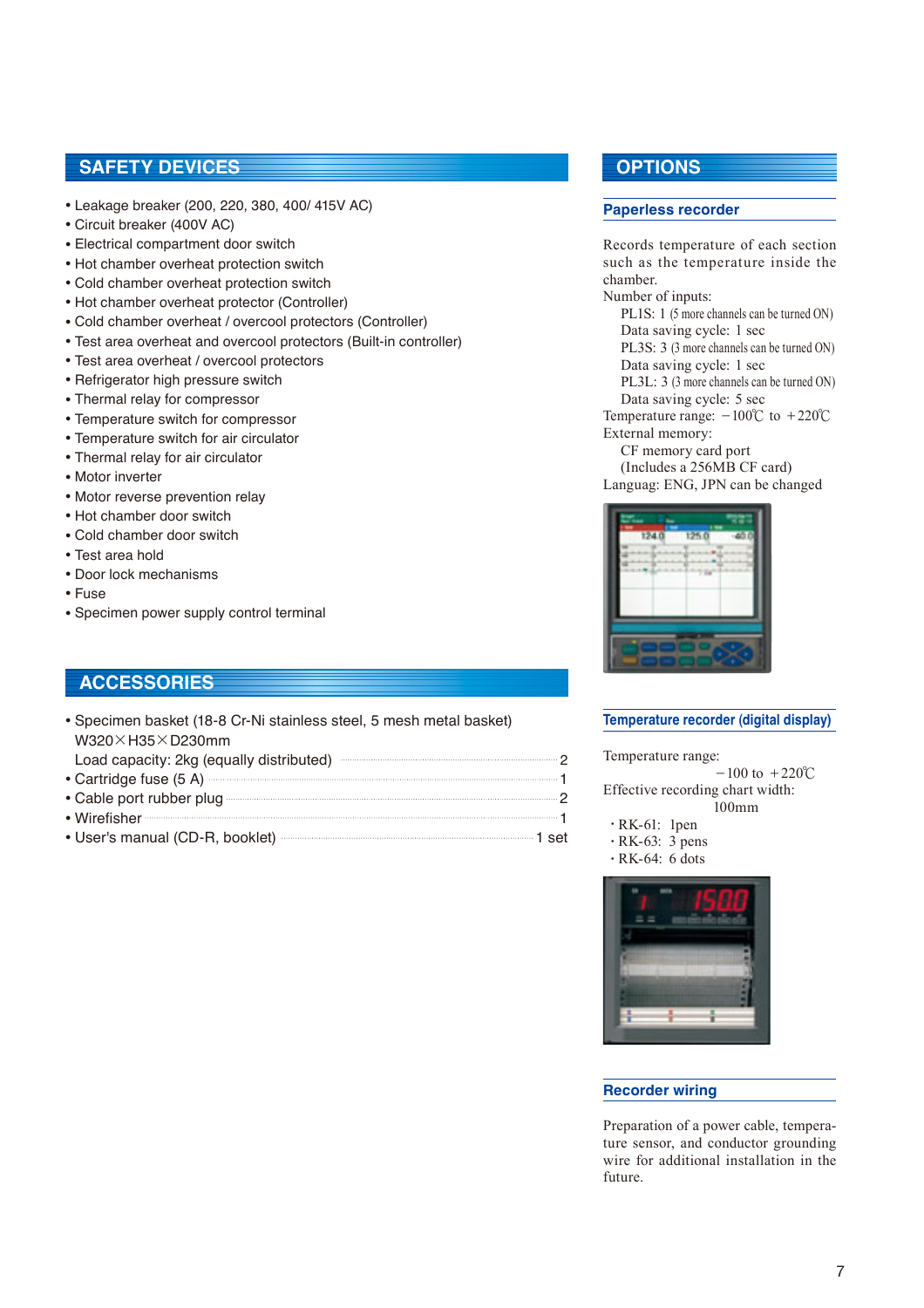## **OPTIONS**

#### **Terminal for recorder**

To output temperature values from the test area, hot chamber, cold chamber.



## **Total cycle counter**

Indicates cycle counts. Display range: 1 to 99999999 (with reset function)



#### **Additional overheat protector**

Additional preventive measures can be taken for excessive temperature rise in the chamber, in addition to the standard equipped overheat protectors.

#### **External alarm terminal**

If the safety device of the chamber is activated, the external alarm terminal will notify it to a remote point.

#### **Emergency stop pushbutton**

Stops the chamber immediately.



#### **Cable port rubber plug**

Prevents air leakage from the cable port.

#### **Specimen basket**

Equivalent to standard accessory. ・Material: stainless steel (5 mesh)



## **Anchoring fixtures**

Used to bolt the chamber to the floor.

#### **Power cable**

Used to connect to the primary power source.

- ・5m
- ・10m

### **Color specification**

Chamber can be painted to any desired color. (a color sample is required)

#### **Interface**

• Computer interface GPIB<br>• Serial interface RS-232C

- $\cdot$  Serial interface
- \*Select one, instead of standard RS-485.

## **Communication cable**

- $\cdot$  RS-485 5m/ 10m/ 30m<br> $\cdot$  GPIB 2m/ 4m
- $\cdot$  GPIB<br> $\cdot$  RS-232C
	- $1.5m/3m/6m$

## **Thermocouple**

Attached to specimens to measure specimen temperature.

- ・2m
- $\cdot$  4m
- ・6m

\* T JIS C 1602 with ball attached

#### **Auxiliary cooling injector (LCO2)**

Used to reduce the temperature recovery time of low temperature exposure by injecting liquefied carbon dioxide at the beginning of exposure.

## **Auxiliary cooling injector (LN2)**

Used to reduce the temperature recovery time of low temperature exposure by injecting liquefied nitrogen at the beginning of exposure.